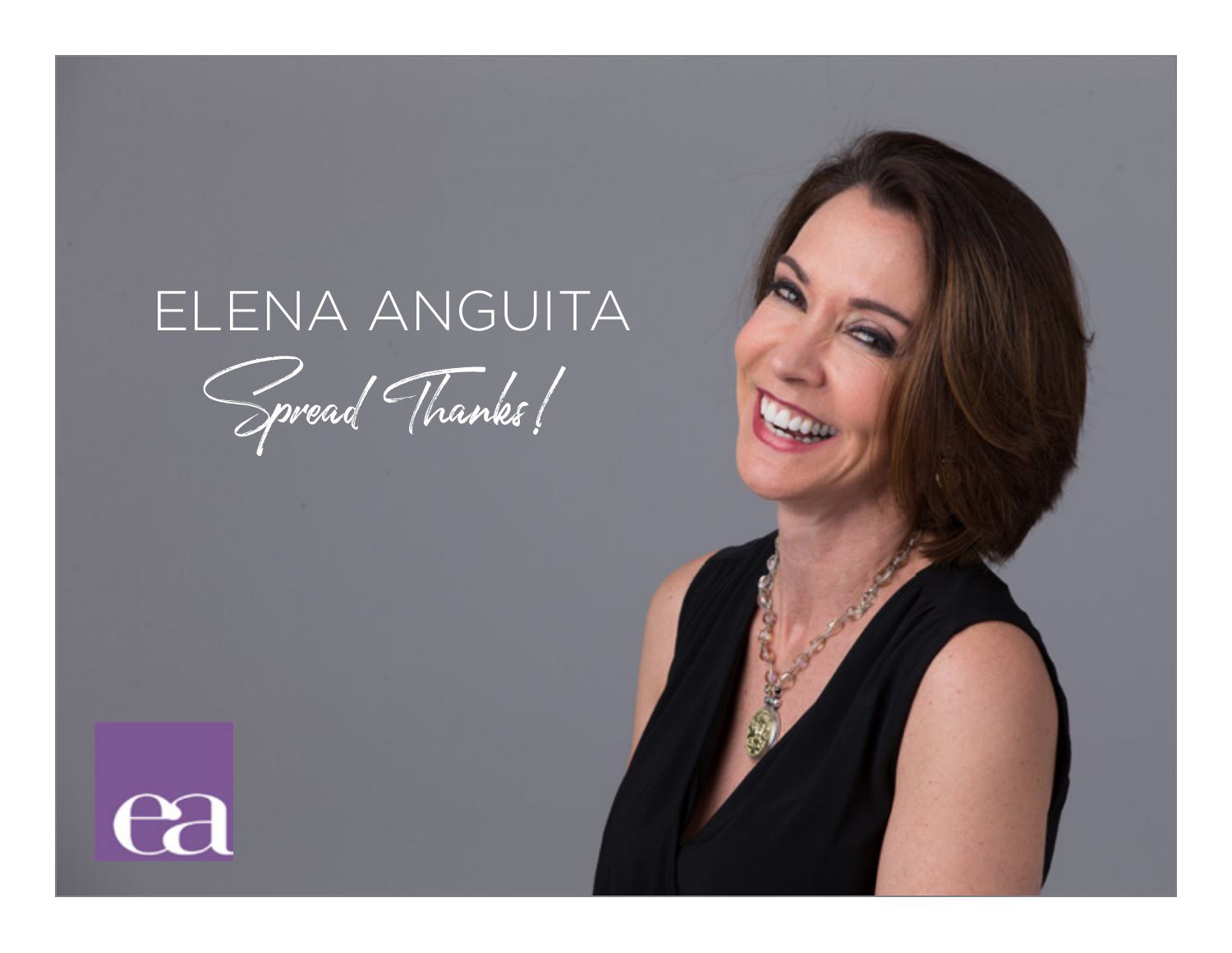

## ABOUT ELENA

### PROFESSIONAL BIO

Elena Anguita is a change agent, author, and speaker who passionately supports education, literacy, and helping people learn. In 2017, she launched the Spread Thanks revolution, a movement to encourage personal gratefulness through the sending of daily thank you notes. Her enthusiasm and professionalism are putting this simple, yet transformational practice on the map as more and more people are creating miracles in their lives through gratitude.

In her corporate career, Elena is an account executive for a leading American educational products company. She works closely with K-12 schools providing solutions to help educators become more productive and to help school children succeed. This career path began more than 18 years ago where Elena excelled within IBM's Educational Systems Division.

Over the years, Elena has been nationally recognized with multiple awards, both for sales achievement and customer satisfaction, including the prestigious IBM Golden Circles which are granted only to the company's highest achievers. Elena lives in Pennsylvania and has a gift for connecting people and ideas in miraculous ways.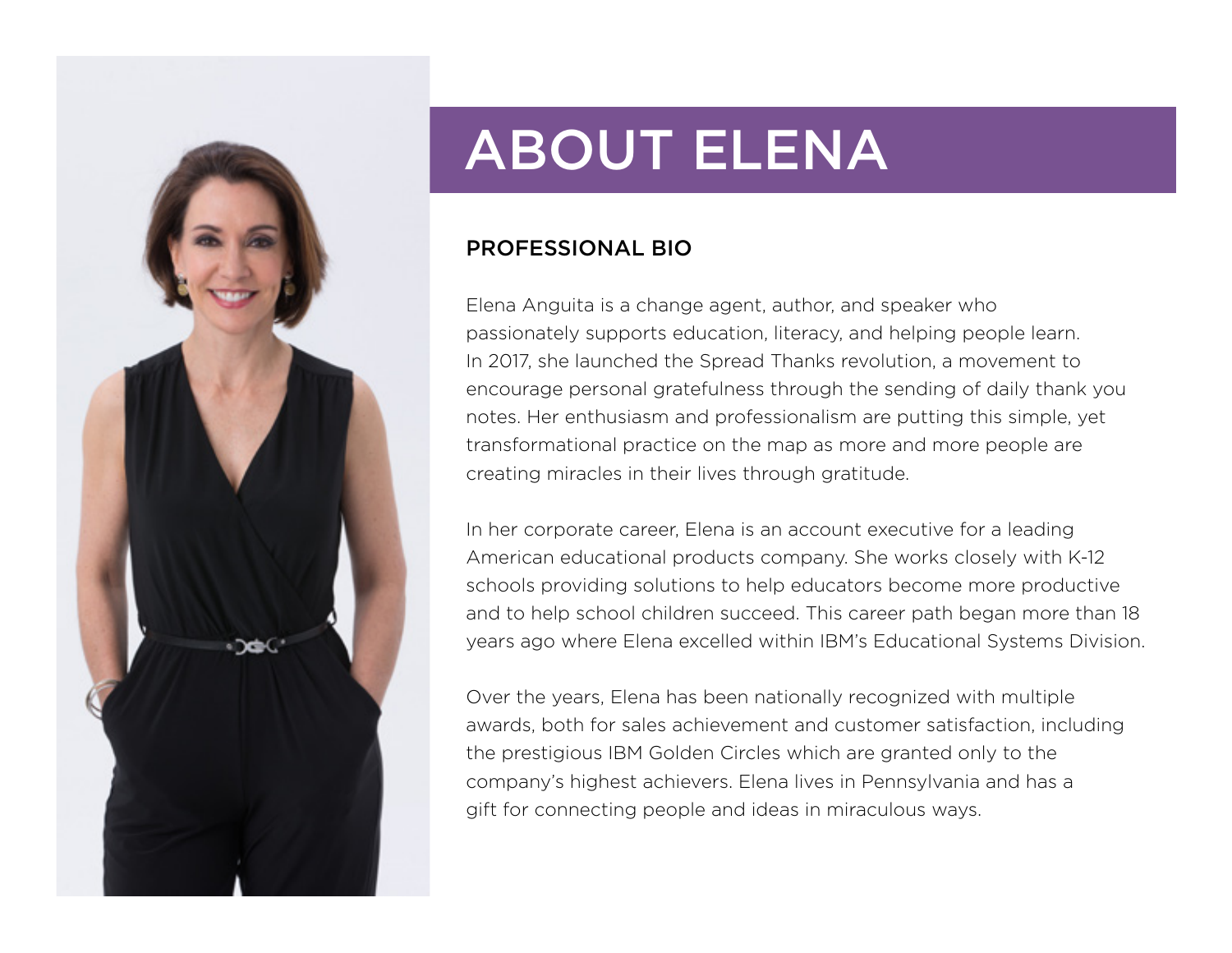# SPREAD THANKS

*Create Miracles Through the Power of Ink*

A firm believer in the transformational power of gratitude, Elena Anguita is taking the world by storm with the launch of her book, *Spread Thanks: Create Miracles through the Power of Ink*. *Spread Thanks* shares the incredible personal experiences of the author who discovered first-hand that a simple daily act of gratitude cantransform one's world. Now in her book *Spread Thanks*, Elena explains how she did it, and how you too can use the power of gratitude to make your life so much happier, more peaceful, and more prosperous.



SPREAD THANKS!: Create Miracles Through the Power of Ink Author: Elena Anguita www.spreadthanks.com **BalboaPress** Publication date: November 3, 2017 Paperback; 150 pages \$12.99 ISBN: 978-1504388818 AVAILABLE ON: AMAZON.COM AND SPREADTHANKS.COM

"There is so much more to the world than what we see. We can impact our internal energy and external circumstances with gratitude. I can prove it. I have proven it. And once more people try it and feel its power, I can see the world transforming exponentially."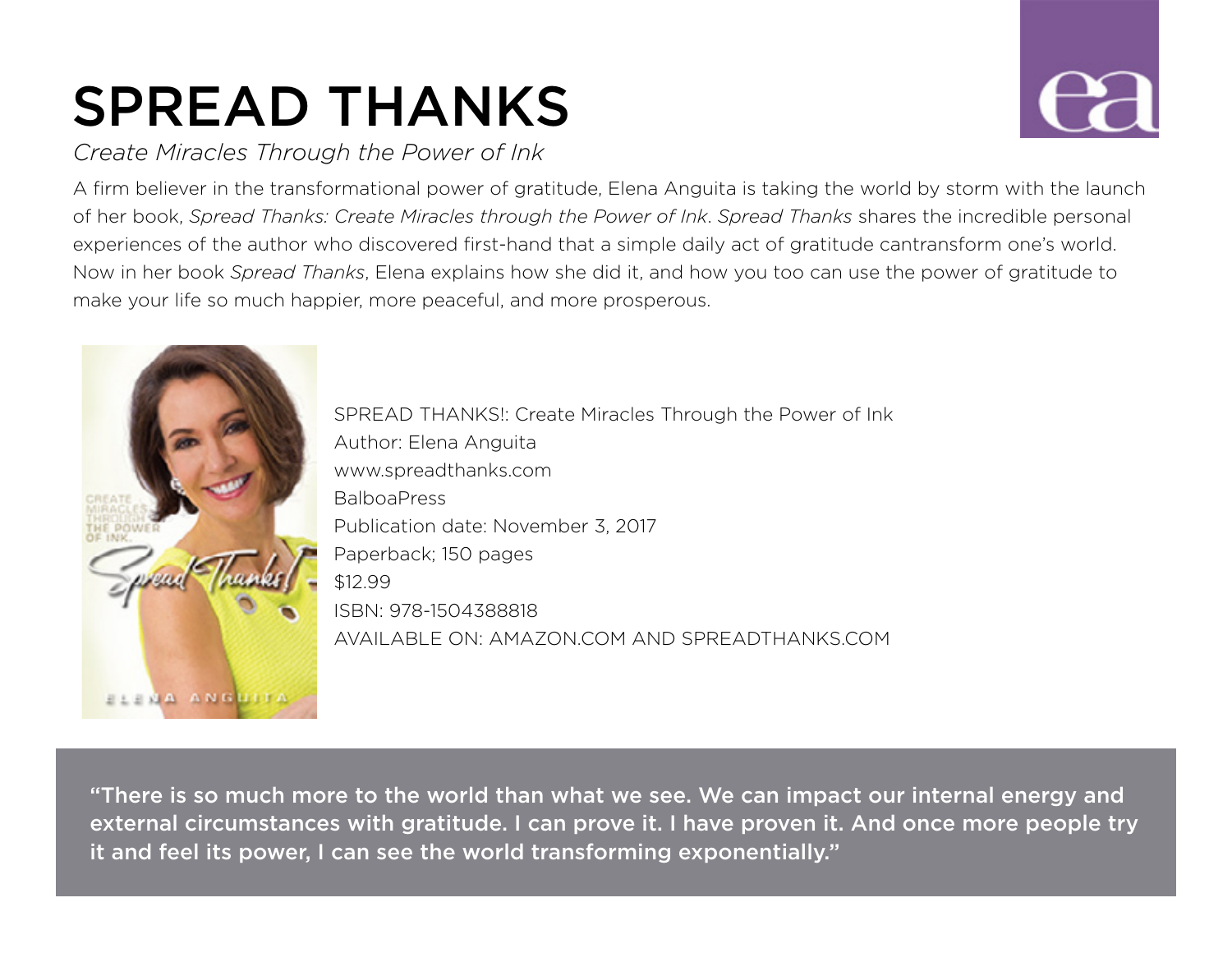

### How did you come up with the idea of the Spread Thanks movement?

I love the way this idea came to me --- it was like a really big "whoosh," and the concept was so powerful it stopped me in my tracks. I saw the phrase "a thank you a day" in my mind when the whoosh hit me and I wasn't even sure at first what it meant. But it called to me so clearly, that I felt I had to take action and I did. I started writing a thank you note a day and I sent it to that person. I kept doing it and before long, I found that this simple daily practice changed my life so completely. I became so much more joyful, healthier, more at peace, and less stressed than I'd ever been. I've since learned to be grateful for every moment of every day – even the bad ones. And it's still working almost 4 years later! Life just keeps getting better and better. Once I saw how transformational it was, I became impassioned to tell everyone about it. I've been giving speeches, doing blogs and promoting my book and the practice and it's raising the energy and the positivity of everyone who tries it. The goodness just keeps rippling out to the world and it seems like an important time to spread more goodness, given all the craziness and tragedy in the news these days.



#### Tell me a little about yourself.

My mother was American who fell in love with a Spaniard and moved to Spain after the wedding. I was born in Madrid, Spain, and I have two sisters also born there, but tragically my father died when we were only small children. This left my mom a young widow, and she moved us to Rome, Italy, where I lived until I was 13. When it became just too much for my mother, we all moved back to the US to be closer to her family. After I completed high school and college, I found a great career in the educational sector. I've always been drawn to helping people learn and I have a passion for education which began as a teenager when I would tutor fellow students after school. My first career job was for IBM where I worked for almost 12 years, in the IBM Educational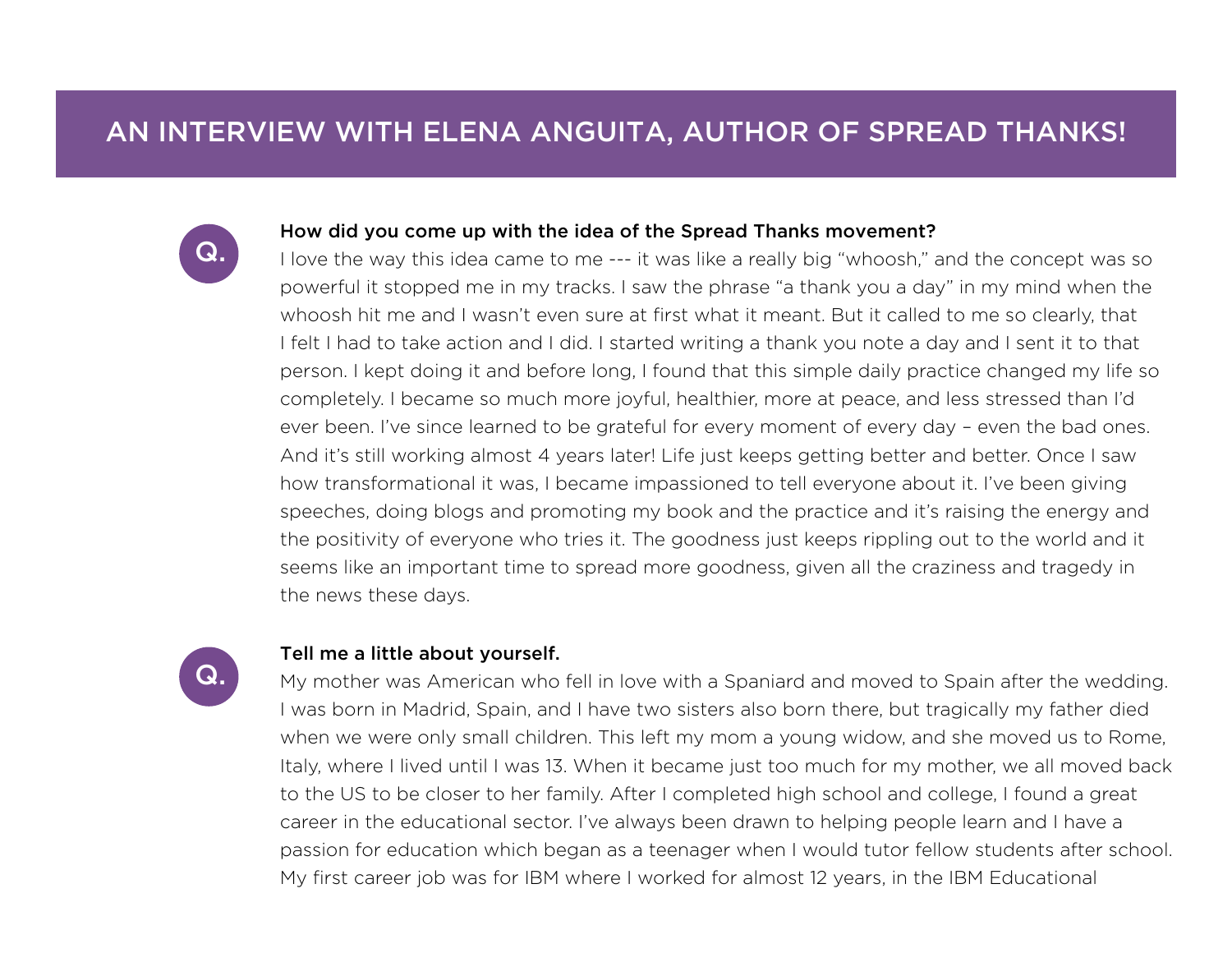Systems division. Now I work as an Account Executive for a leading education services company. I've always felt if your job benefits the life of a child (or adult for that matter), that is a great job. And of course, my passion project on the side is the Spread Thanks movement, which also helps teach others and transform lives.

## $\bf Q$

#### How does the Spread Thanks practice work?

The practice is very simple – it evolved over time into three steps. At first, I started by simply writing a thank you note in the morning, picking up my pen and handwriting the note. I instantly started to notice that my mood shifted to a wonderful feeling of gratitude and as a result, I would then embark upon my day with a higher level of positive energy. I would mail the card on my way to work and that also felt so good. Then coincidentally, I began noticing a nice occurrence would always transpire during the day which, in turn would bring about more gratefulness. Such a positive spiral! All I had to do was to pay attention to my day and without fail I would find that positive occurrence, which I began calling my "daily miracle". It could be just the ideal parking spot appearing out of nowhere, or other times it was a new client connection that appeared out of the blue. Or an old friend would reach out filling me with joy! To me, these wonderful coincidences that brought joy or prosperity became my "daily miracles" and I fully felt these extra good things were happening because of my thank you note practice. Each day I kept my eyes, ears and heart open and sure enough, I could always find another person who made my day a little brighter, and I would know I found my next thank you note recipient. So the three-step practice was formed that anyone can do. 1 - Write and send a thank you note. 2 - Pay attention to your day (be mindful). Watch for someone new to thank and watch for your daily miracle. 3 - Record the daily miracle or happy occurrence from that day. Over time --- these 3 steps have become the spiritual practice I call Spread Thanks.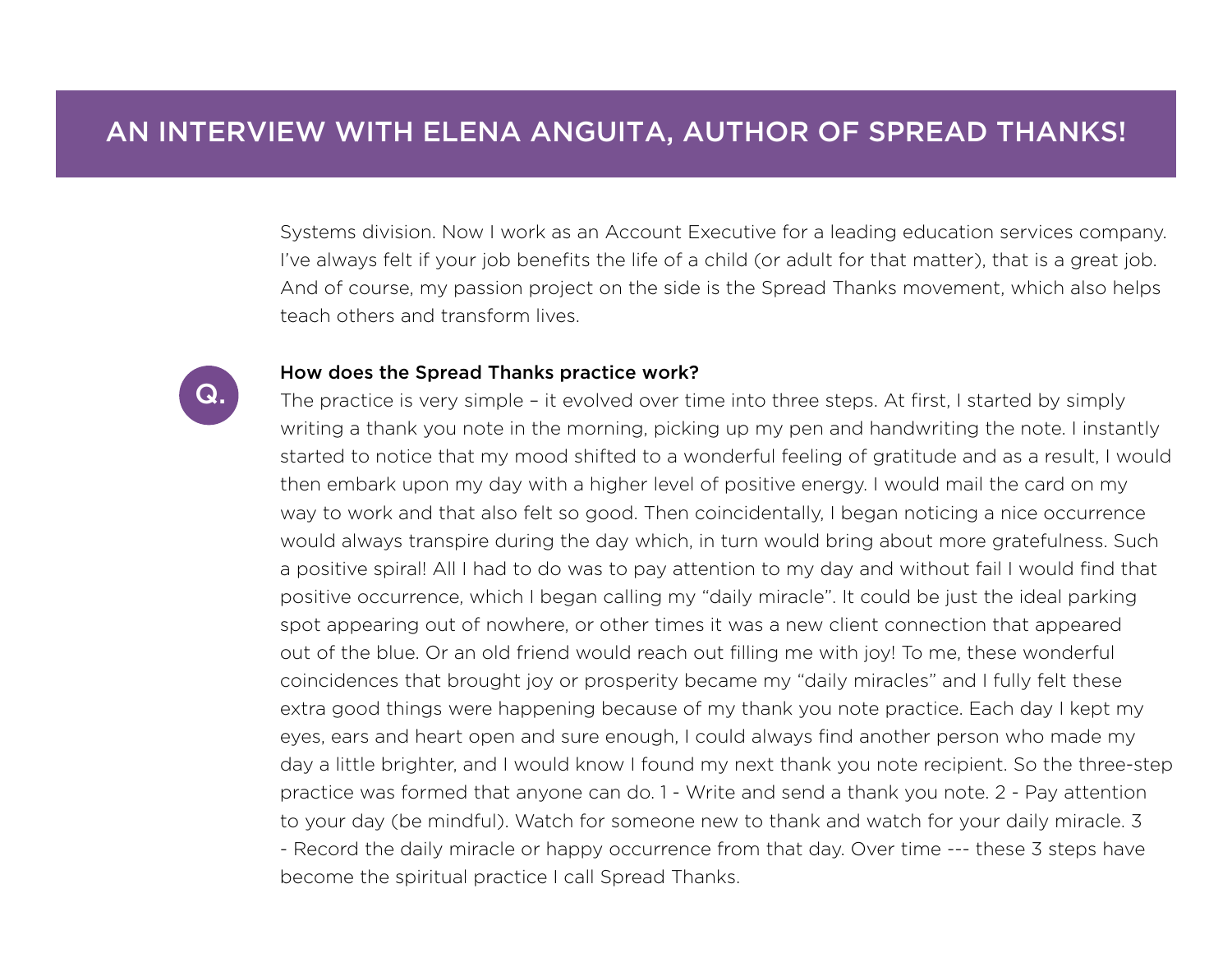

#### How do you manage to write a thank you note every day?

I realize it might sound a bit daunting having to write a thank you note every day but I find it quite easy, actually. When I first began, of course, the thank you note recipients were those closest to me – friends and family. But when I ran out of them, I began paying attention to the events of my day, rather than being distracted, and sure enough I would always find someone who made my day a little easier, a little brighter: the neighbor who accepted a package on my behalf, the grocery store clerk who helped load the heavy items into my car, the bank teller who cracked a funny joke and made me laugh. That person would then become my next thank you note recipient. It's become such a fun game finding that person every day and, best of all, I find I'm more mindful and more at peace than I've ever been before.



#### Why does it have to be handwritten?

I must admit, I've always loved the handwritten word and I've always been an advocate for literacy. I still keep letters and cards that were written to me by my mother and my grandmother who are both gone now, and reading those notes again always brings me back to the love we felt for one another. There is something very personal about the handwritten word – your handwriting is unique to you and the person receiving your note will appreciate the time you've spent writing the note. My friends often tell me when they see my handwriting on a card in their mailbox, their mood is instantly lifted. Would that happen if the note were typed? I don't think so. Since I started this practice, I've since found many published articles which support the idea that handwriting is a very special exercise. For example, handwriting is more creative than typing because it uses all four quadrants of the brain. It was so fun to discover that science supports what I knew intuitively. But what I also love is that in the time it takes to write the thank you note, the person creating the note has time to focus on gratitude which increases that person's energy,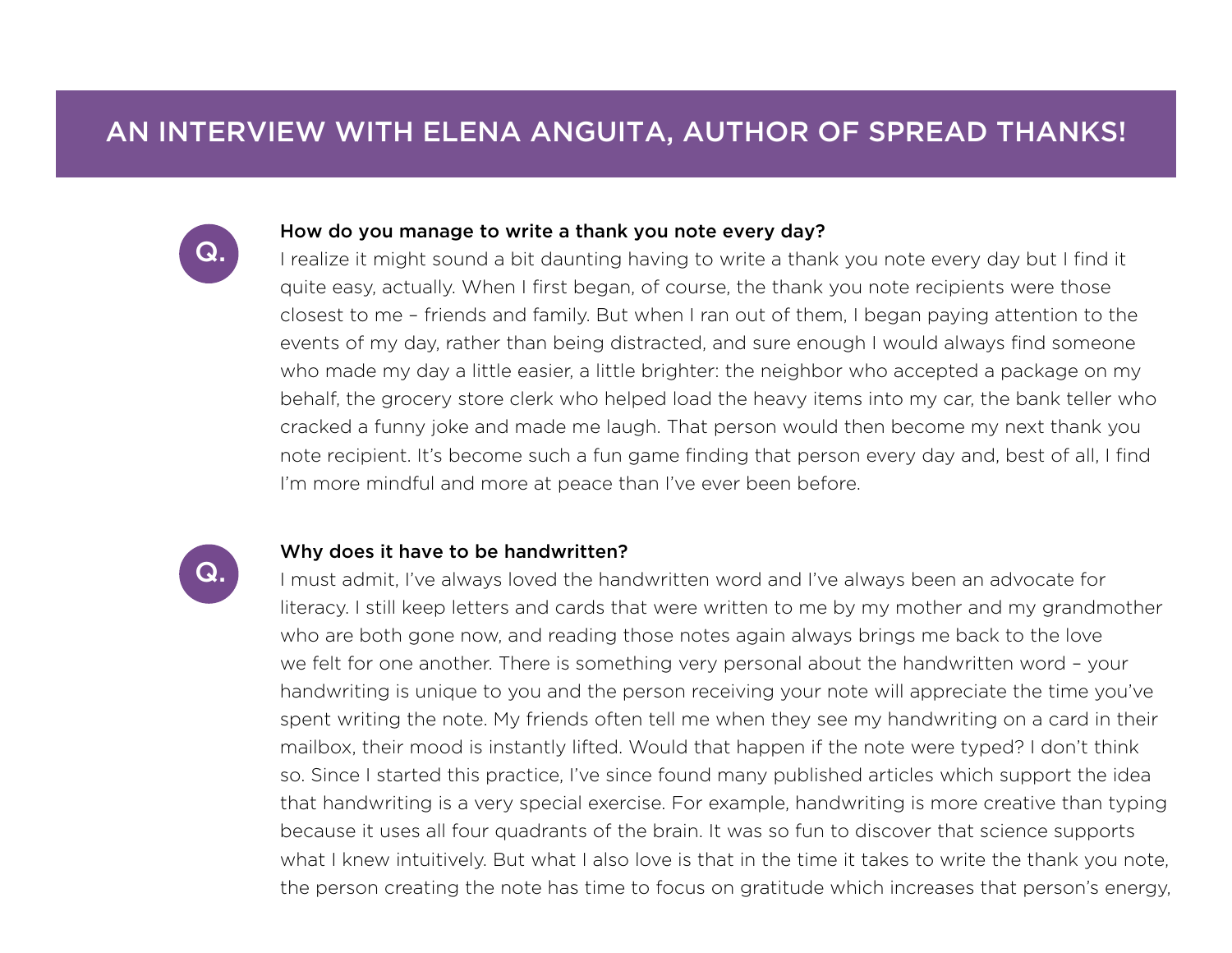taking them to a more joyful, appreciative state. My mood is boosted every time I write a thank you note and then I embark upon my day in a grateful and happier mood. How great is that?



## What do you love about this project?

What I love the most about this project is how profoundly simple yet simply profound it is. I have learned the far-reaching, almost magical, properties of gratitude. I've even written thank you notes dealing with events from the past (writing them to people who have died) and I found immense emotional healing. And I've written thank you notes in the future and attracted the very same outcomes I've desired and described in my note! Getting creative with thank you notes has taught me so many ways to tap into the power of gratitude and the simple art of spreading thanks has summoned a new self, a new Elena, happier, healthier, more prosperous, and more at peace than ever before. I can say I am in love with my life, all of it (the good, the bad, and the ugly), because I know that every second and every experience is there to serve me.



#### Tell me about the process of becoming an author.

I work full-time but I wanted so much to get my Spread Thanks message out to the world that I wrote my book in my spare time. It took the better part of a year to create the manuscript, but it wasn't hard. In fact, it was such a passion that the book almost wrote itself! Because I had been doing the practice for a few years already, I found I had so many great stories and daily miracles to share, plus I knew all kinds of helpful hints and sample thank you notes to include. The day the books arrived to me from the publisher was magical and marvelous! My dream became a reality! Since then, I have been speaking all over the place, sharing my message and I couldn't be more thrilled.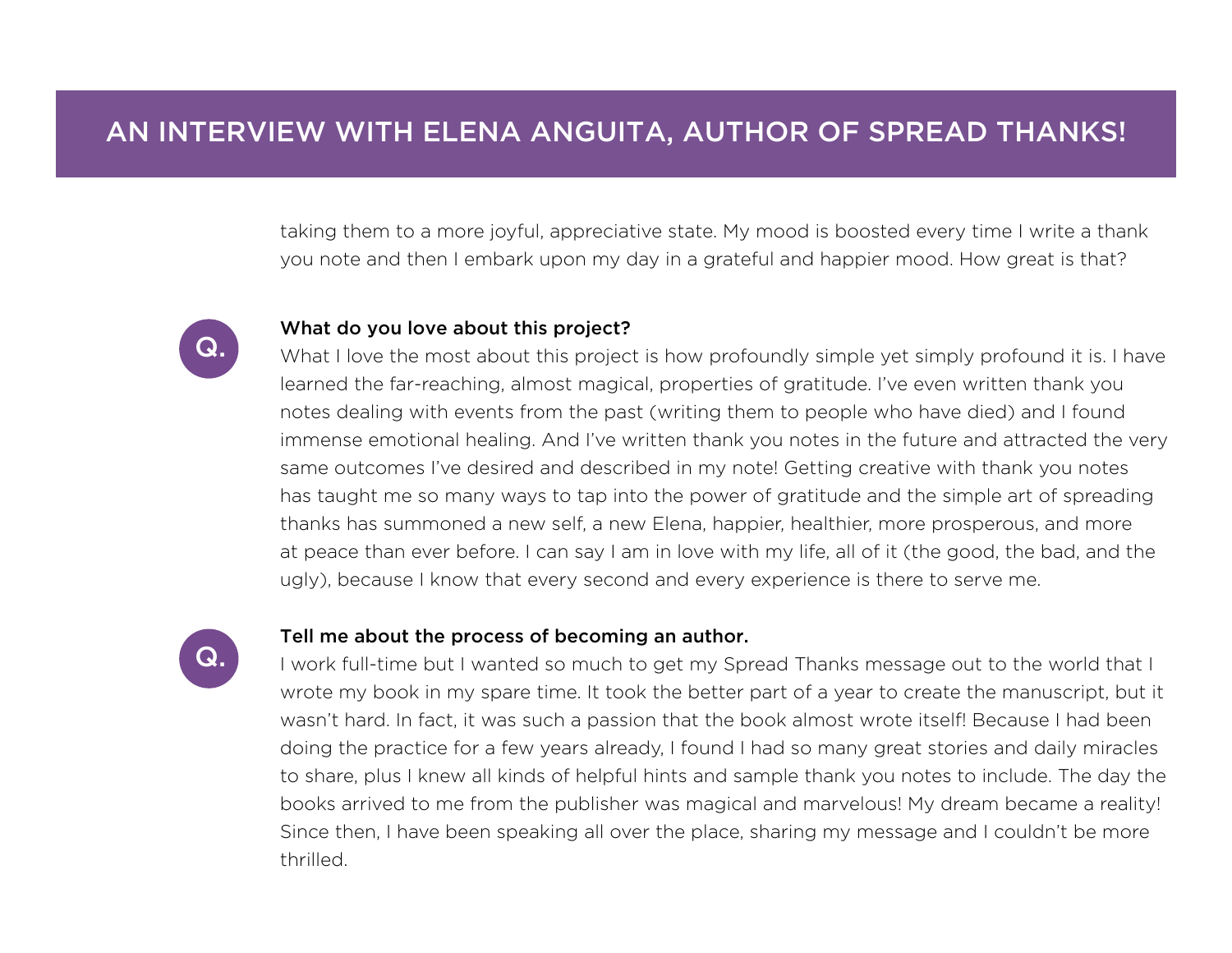

#### What kind of feedback are you getting about Spread Thanks?

Feedback, yes, that's the best part of all. Almost every single day, I receive a note, either in my mail or email, from someone whose life is being changed by this practice. I get notes from 5-year-olds and retired folks and every age in between. People are really catching on to the transformative power of gratitude. Individuals tell me they love the fact that writing a thank you note brings joy and goodness to two people – both themselves as the writer of the note and of course to the recipient. I've also gotten feedback from people saying that keeping a gratitude journal, while it's a wonderful practice, is one thing, but sending out thanks to someone else has a "pay-it-forward" effect and the benefit becomes exponential. Like the wings of a butterfly, which can cause a typhoon on the other end of the ocean. Feedback like this is just the tip of the iceberg. There is so much more goodness to share once everyone joins in.



#### How can people find out more?

If anyone wants to join the Spread Thanks movement, you can do so immediately. Pick up a pen and a card and start writing! Put a stamp on it, mail it, and soon you'll realize how good it feels. I have all kinds of resources and ideas on my website to help you keep up the practice on a daily basis. You can also visit me on Facebook or have me come to present a speech or workshop to your group. And of course, I'd love for you to get my book for yourself or for a loved one. It's entitled: Spread Thanks: Create Miracles through the Power of Ink and it's available on Amazon or on my own website which is [www.spreadthanks.com](http://www.spreadthanks.com).